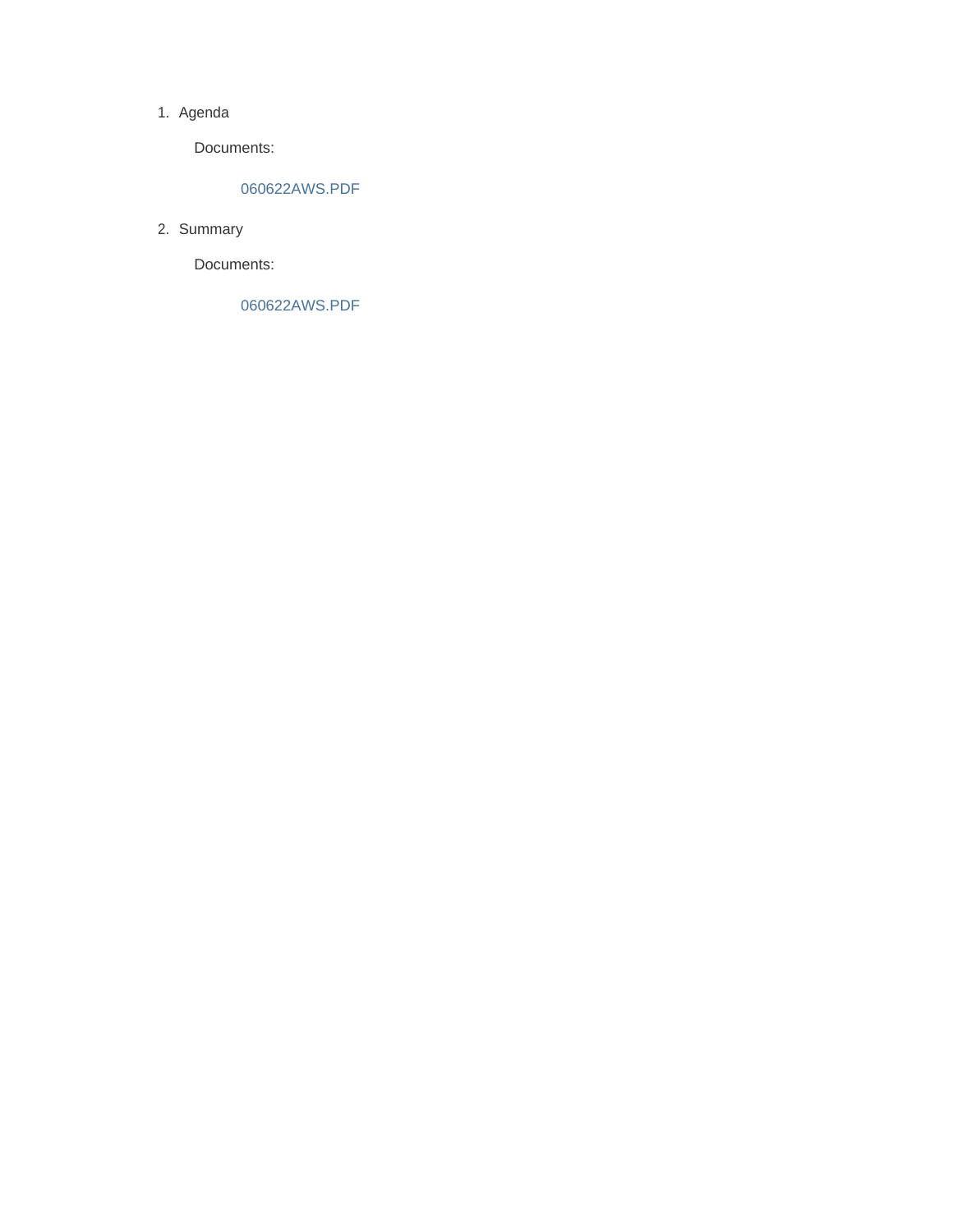

## **City of Marietta**

205 Lawrence Street Post Office Box 609 Marietta, Georgia 30061

# **Meeting Agenda**

## **CITY COUNCIL AGENDA WORK SESSION**

*R. Steve Tumlin, Mayor Cheryl Richardson, Ward 1 Grif Chalfant, Ward 2 Johnny Walker, Ward 3 Andy Morris, Ward 4 M. Carlyle Kent, Ward 5 Andre L. Sims, Ward 6 Joseph R. Goldstein, Ward 7*

| Monday, June 6, 2022 | 5:15 PM | <b>Council Chamber</b> |
|----------------------|---------|------------------------|
|                      |         |                        |

## **CALL TO ORDER:**

## **MINUTES:**

| 20220563         | <b>Agenda Work Session - May 9, 2022</b>                                                                                                                                                                                                                                                                                                                                                                                     |  |
|------------------|------------------------------------------------------------------------------------------------------------------------------------------------------------------------------------------------------------------------------------------------------------------------------------------------------------------------------------------------------------------------------------------------------------------------------|--|
|                  | Review and approval of the May 9, 2022 Agenda Work Session minutes.                                                                                                                                                                                                                                                                                                                                                          |  |
| <b>BUSINESS:</b> |                                                                                                                                                                                                                                                                                                                                                                                                                              |  |
| 20220581         | <b>BLW Report</b>                                                                                                                                                                                                                                                                                                                                                                                                            |  |
|                  | Council Member Andy Morris gives the Board of Lights and Water (BLW) report for the<br>meeting held on Monday, June 6, 2022.                                                                                                                                                                                                                                                                                                 |  |
| 20220509         | Detailed Plan - 1326 Old Bells Ferry Road                                                                                                                                                                                                                                                                                                                                                                                    |  |
|                  | Motion to approve the detailed plan for 53 townhomes at 1326 Old Bells Ferry Road zoned<br>MXD (Z2022-05) with the following conditions:<br>The rear of the townhomes will not be required to contain shutters to match the sides and<br>rear elevations.<br>All sidewalks will be a minimum of 5' in width.<br>The development must meet all applicable ordinances regarding stream buffers and<br>floodplain encroachments |  |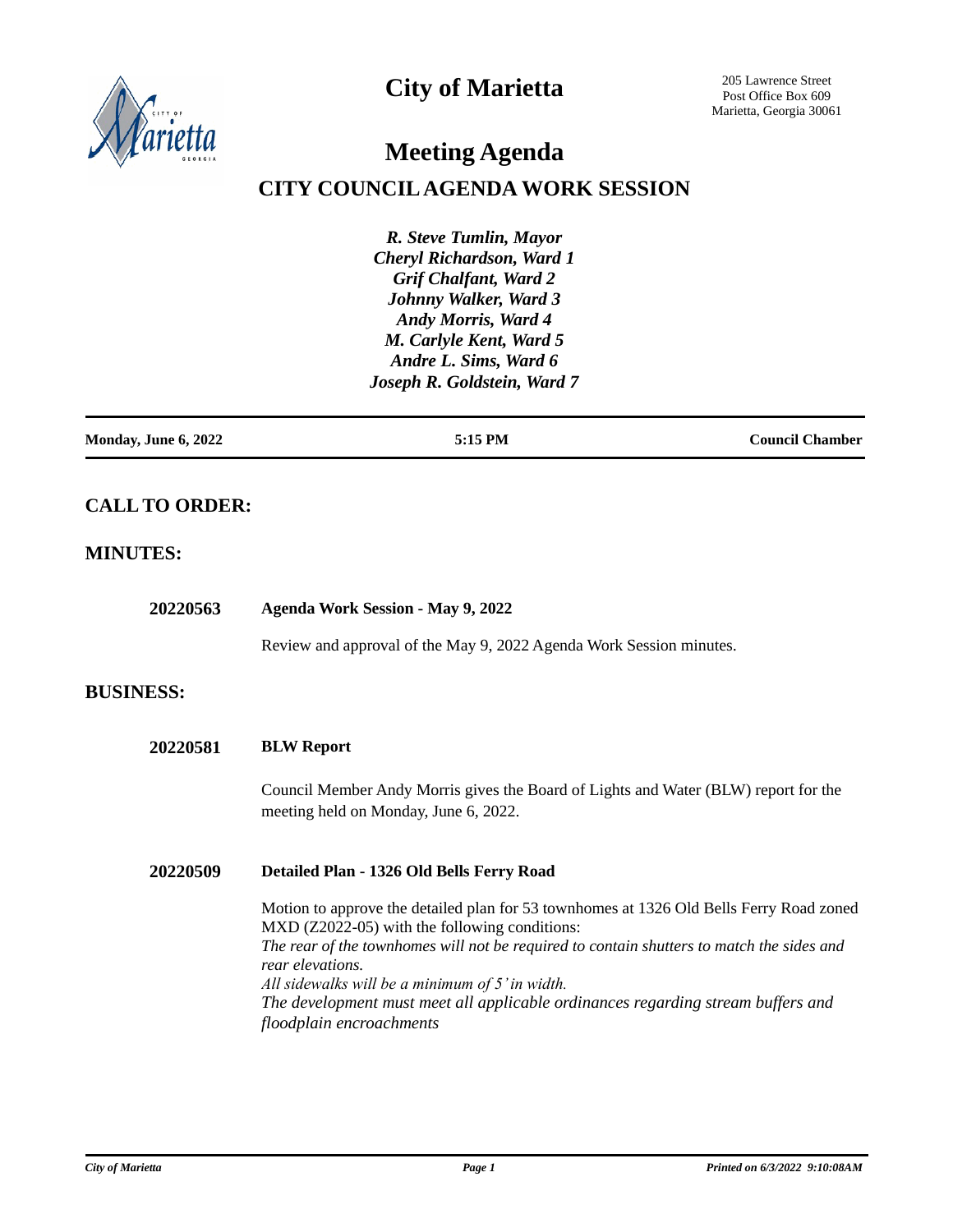#### **20220190 MissionSquare Retirement 457(b) Administrative Services Agreement**

Motion to approve the updated administrative services agreement on the 457(b) deferred compensation plan with MissionSquare Retirement.

#### **20220191 MissionSquare Retirement 401(a) Administrative Services Agreement**

Motion to approve the updated administrative services agreement on the 401(a) Supplemental Pension Plan with MissionSquare Retirement.

#### **20220503 Adoption of Recommended Budget for FY2023**

Motion to approve the Ordinance adopting an Annual Budget for the fiscal year beginning July 1, 2022 and ending June 30, 2023, for the various funds of the City of Marietta and enacting the tentative Ad Valorem tax levies for said fiscal year for support of the City of Marietta governmental operations and other public purposes, and debt service obligations.

*Council Member Goldstein discloses that PMG Family, LLC and JRG Marietta Parkway, LLC own properties in the Center City South Renaissance Tax Allocation District. Council Member Goldstein is an owner of both PMG Family, LLC and JRG Marietta Parkway, LLC.*

#### **20220582 Draft City Council Agenda**

Review and approval of the Wednesday, June 8, 2022, DRAFT City Council Agenda.

#### **20220583 Executive Session**

Executive Session to discuss legal, personnel, and/or real estate matters.

### **ADJOURNMENT:**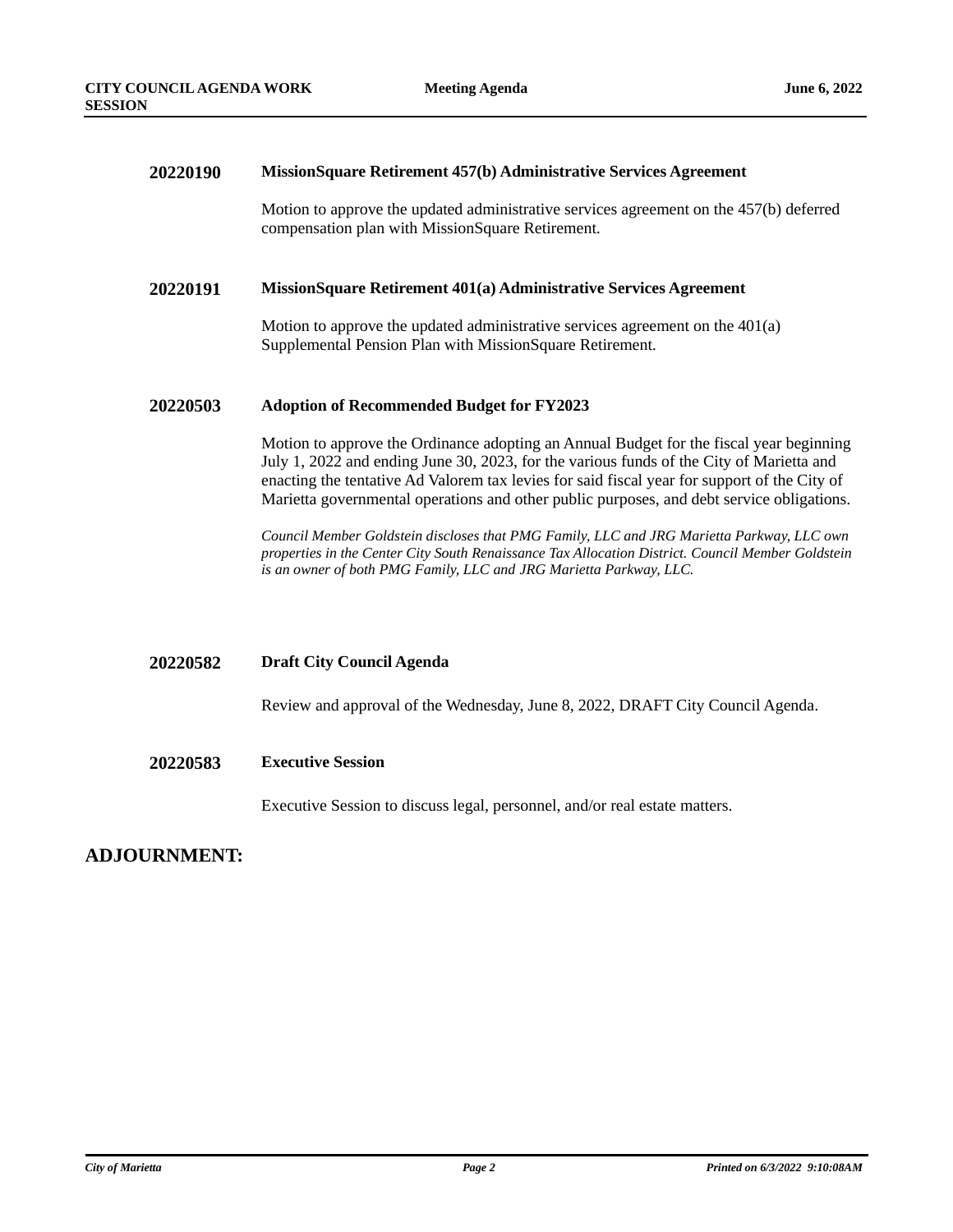

## **City of Marietta**

# **Meeting Summary CITY COUNCIL AGENDA WORK SESSION**

*R. Steve Tumlin, Mayor Cheryl Richardson, Ward 1 Grif Chalfant, Ward 2 Johnny Walker, Ward 3 Andy Morris, Ward 4 M. Carlyle Kent, Ward 5 Andre L. Sims, Ward 6 Joseph R. Goldstein, Ward 7*

| Monday, June 6, 2022 | 5:15 PM | <b>Council Chamber</b> |
|----------------------|---------|------------------------|
|                      |         |                        |

## **CALL TO ORDER:**

### **MINUTES:**

| <b>20220563</b>  | <b>Agenda Work Session - May 9, 2022</b>                                                                                                 |
|------------------|------------------------------------------------------------------------------------------------------------------------------------------|
|                  | Review and approval of the May 9, 2022 Agenda Work Session minutes.                                                                      |
|                  | <b>Approved and Finalized</b>                                                                                                            |
| <b>BUSINESS:</b> |                                                                                                                                          |
| <b>20220581</b>  | <b>BLW Report</b>                                                                                                                        |
|                  | Council Member Andy Morris gives the Board of Lights and Water (BLW) report<br>for the meeting held on Monday, June 6, 2022.             |
|                  | <b>Reported</b>                                                                                                                          |
| <b>20220509</b>  | Detailed Plan - 1326 Old Bells Ferry Road                                                                                                |
|                  | Motion to approve the detailed plan for 53 townhomes at 1326 Old Bells Ferry Road<br>zoned MXD (Z2022-05) with the following conditions: |
|                  | The rear of the townhomes will not be required to contain shutters to match the sides<br>and rear elevations.                            |
|                  | All sidewalks will be a minimum of 5' in width.                                                                                          |
|                  | The development must meet all applicable ordinances regarding stream buffers and                                                         |

**Recommended for Council Agenda Non Consent**

*floodplain encroachments.*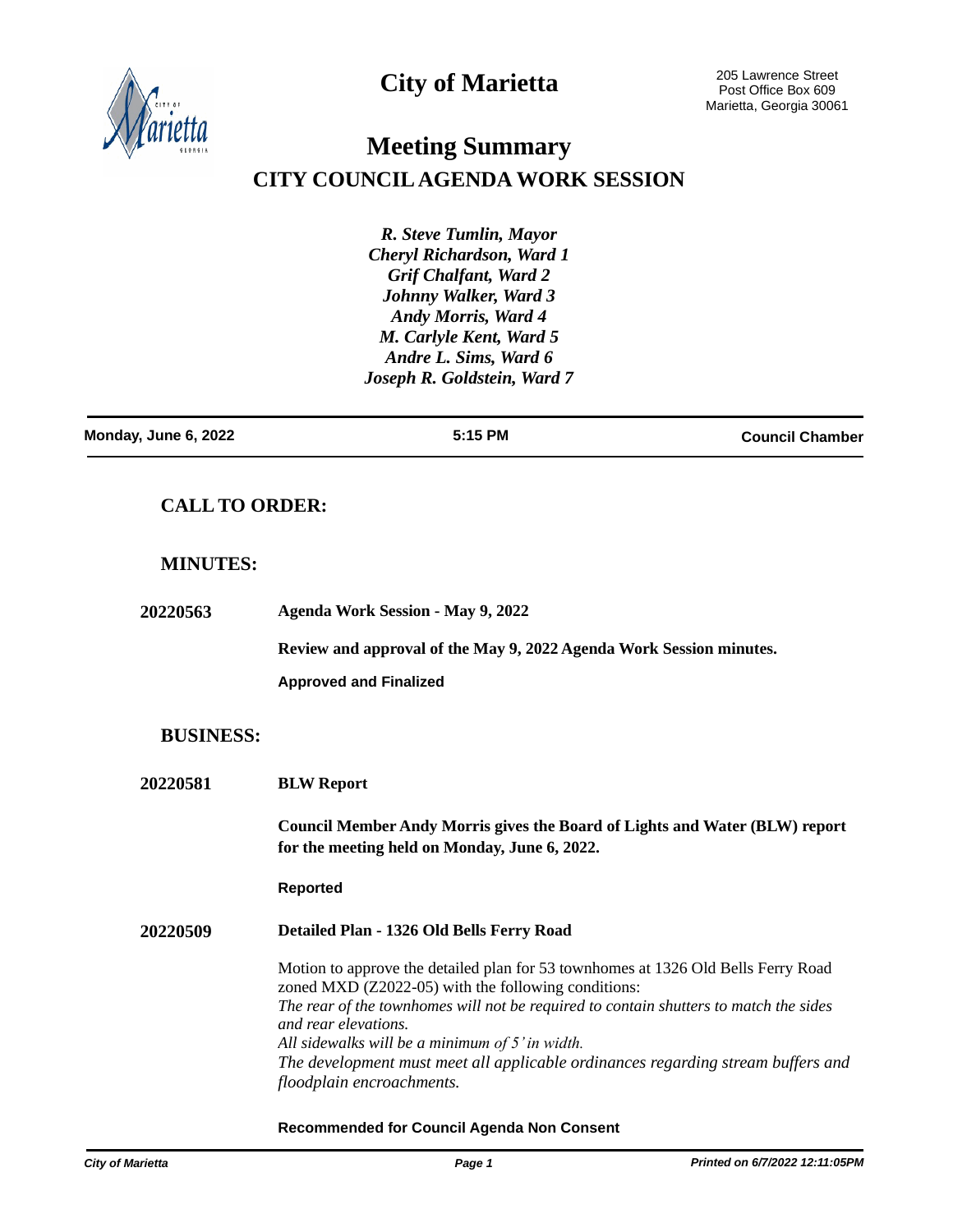| 20220190 | MissionSquare Retirement 457(b) Administrative Services Agreement                                                                                                                                                                                                                                                                                                                   |  |  |
|----------|-------------------------------------------------------------------------------------------------------------------------------------------------------------------------------------------------------------------------------------------------------------------------------------------------------------------------------------------------------------------------------------|--|--|
|          | Motion to approve the updated administrative services agreement on the 457(b) deferred<br>compensation plan with MissionSquare Retirement.                                                                                                                                                                                                                                          |  |  |
|          | This item was added to the consent agenda, with the suggested language by<br>Attorney Haynie.                                                                                                                                                                                                                                                                                       |  |  |
|          | Recommended for Approval as Amended - Consent Agenda                                                                                                                                                                                                                                                                                                                                |  |  |
| 20220191 | MissionSquare Retirement 401(a) Administrative Services Agreement                                                                                                                                                                                                                                                                                                                   |  |  |
|          | Motion to approve the updated administrative services agreement on the $401(a)$<br>Supplemental Pension Plan with MissionSquare Retirement.                                                                                                                                                                                                                                         |  |  |
|          | This item was added to the consent agenda, with the suggested language by<br>Attorney Haynie.                                                                                                                                                                                                                                                                                       |  |  |
|          | <b>Recommended for Approval - Consent Agenda</b>                                                                                                                                                                                                                                                                                                                                    |  |  |
| 20220503 | <b>Adoption of Recommended Budget for FY2023</b>                                                                                                                                                                                                                                                                                                                                    |  |  |
|          | Motion to approve the Ordinance adopting an Annual Budget for the fiscal year<br>beginning July 1, 2022 and ending June 30, 2023, for the various funds of the City of<br>Marietta and enacting the tentative Ad Valorem tax levies for said fiscal year for support<br>of the City of Marietta governmental operations and other public purposes, and debt<br>service obligations. |  |  |
|          | Council Member Goldstein discloses that PMG Family, LLC and JRG Marietta Parkway, LLC<br>own properties in the Center City South Renaissance Tax Allocation District. Council Member<br>Goldstein is an owner of both PMG Family, LLC and JRG Marietta Parkway, LLC.                                                                                                                |  |  |

Council member Goldstein abstained and was absent for the vote.

**Recommended for Approval - Consent Agenda**